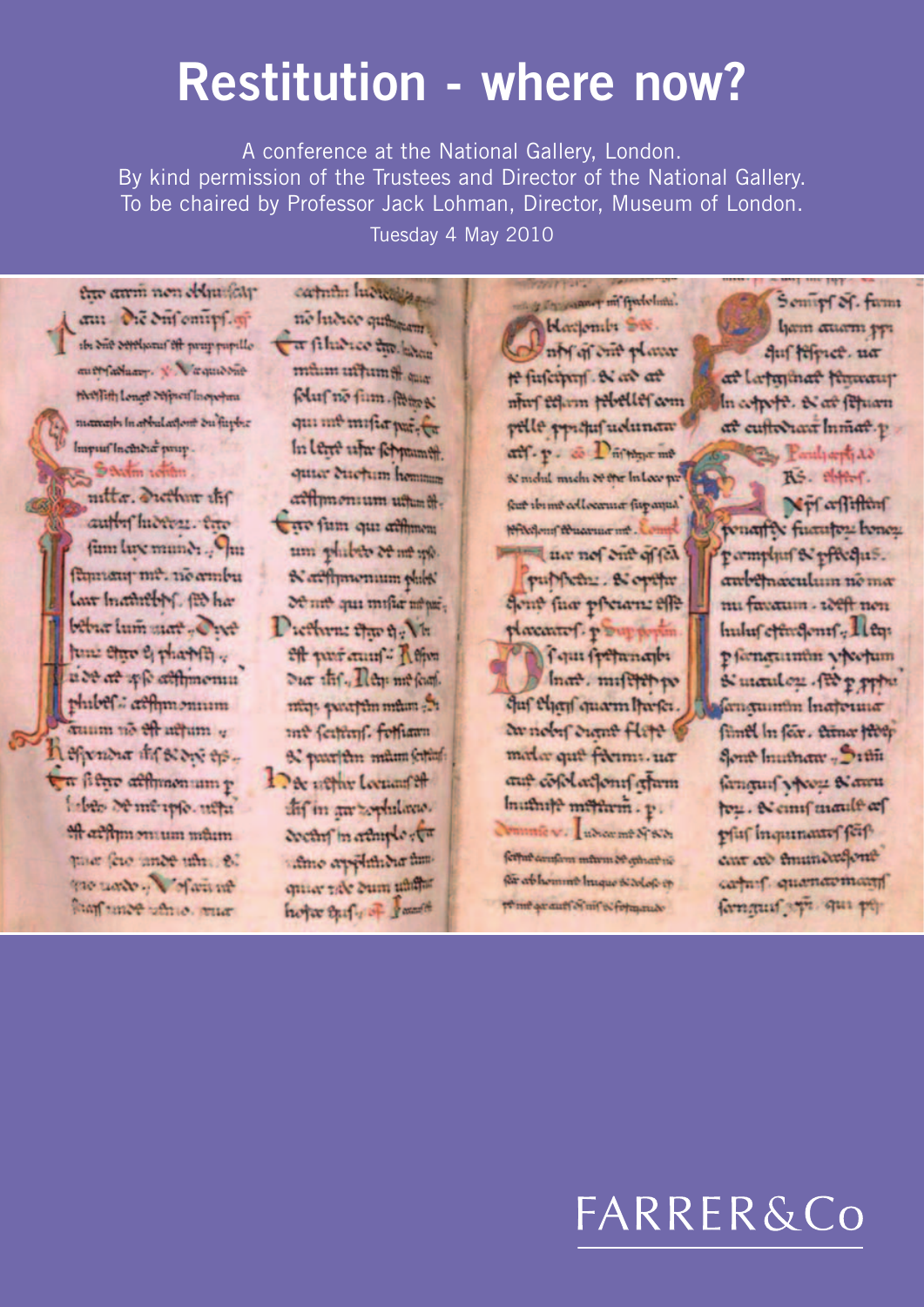#### **Programme**

**Requests by source groups for the return of cultural items make headlines. They provoke diverse, highly-charged responses and debate at almost every level - ethical, historical, legal, political, technological and more. This conference will examine and challenge current responses drawing on the experience of both the UK and the international communities.**

**The proceedings will be chaired by Professor Jack Lohman, Director, Museum of London. An outline of the programme, with confirmed speakers, appears below.**

| 13.30               | <b>Registration</b>                                                                                                                                                                            |                                                                                                                                      |
|---------------------|------------------------------------------------------------------------------------------------------------------------------------------------------------------------------------------------|--------------------------------------------------------------------------------------------------------------------------------------|
| 14.15-14.20 Welcome |                                                                                                                                                                                                | <b>James Furber</b><br>Senior Partner, Farrer & Co LLP                                                                               |
| 14.20-14.30         | Introductory comments from<br>the Chair                                                                                                                                                        | Professor Jack Lohman                                                                                                                |
| 14.30-15.00         | <b>Session 1</b>                                                                                                                                                                               |                                                                                                                                      |
|                     | The legal position in England and<br>Wales as it stands                                                                                                                                        |                                                                                                                                      |
|                     | Part 1: Barriers to restitution                                                                                                                                                                | Julian Smith<br>Farrer & Co LLP                                                                                                      |
|                     | <b>Part 2:</b> Breaking down the barriers                                                                                                                                                      | <b>Adrian Parkhouse</b><br>Farrer & Co LLP                                                                                           |
| 15.00-16.00         | <b>Session 2</b>                                                                                                                                                                               |                                                                                                                                      |
|                     | International perspectives                                                                                                                                                                     |                                                                                                                                      |
|                     | Part 1: Unesco's approach and<br>experience in the field of<br>illicit traffic of cultural<br>property. The intergovernmental<br>committee for restitution and<br>return of cultural property. | <b>Mounir Bouchenaki</b><br>Director General.<br>International Organisation for the<br>Conservation of Cultural Heritage<br>(ICCROM) |
|                     | <b>Part 2:</b> The US experience                                                                                                                                                               | Dr Rick West<br>Former Chair, International Council<br>of Mucqume (ICOM) and                                                         |

of Museums (ICOM) and Former Director, National Museum of the American Indian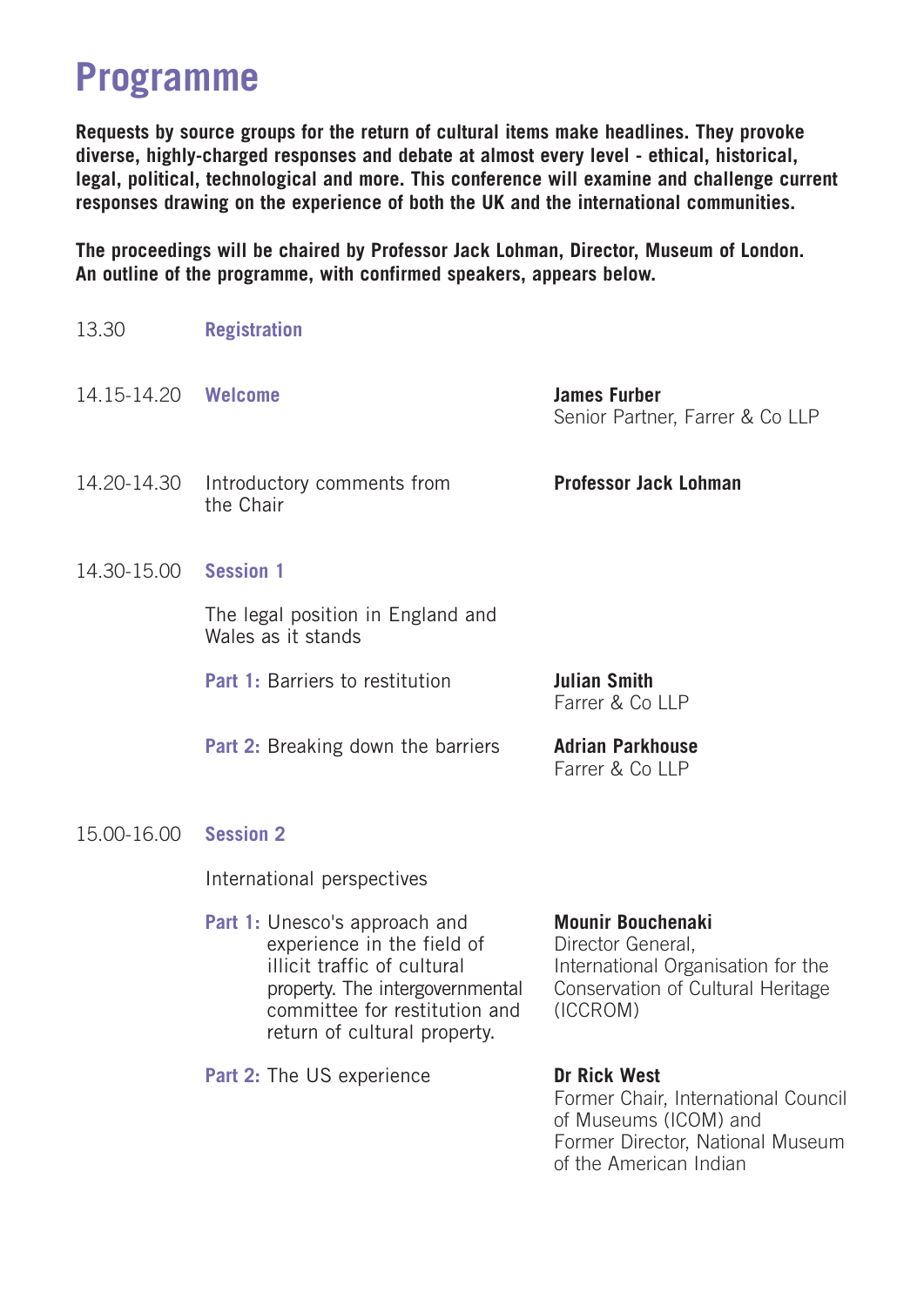- 16.00-16.30 **Tea Break**
- 16.30-17.30 **Session 3**

Domestic perspectives

**Anna Somers Cocks** Founder editor of The Art Newspaper, Group Editorial Director of its publisher Umberto Allemandi e C. Srl , and Chairman of the Venice in Peril Fund

17.30-18.30 **Panel Discussion and Question Time**

#### **The Previous Speakers** with

**Jean-Francois Canat**  Partner at UGGC & Associés, Avocats, Paris

**Roy Clare** Chief Executive, Museums, Libraries and Archives Council

**James Ede** Managing Director, Charles Ede Ltd Specialist London dealers in Classical and Pre-Classical antiquities

#### **Charles A. Goldstein**

Counsel, Herrick, Feinstein LLP, New York, and recognised expert on the restitution of Holocaust looted art

**Jane Levine** Worldwide Head of Compliance, Sotheby's

#### **Count Adam Zamoyski**

Historian and Chairman, Princes Czartoryski Foundation

18.30-18.45 Concluding comments from the Chair

**Professor Jack Lohman**

18.45-20.45 **Private viewing** of *Painting History:* Delaroche and Lady Jane Grey and **drinks reception**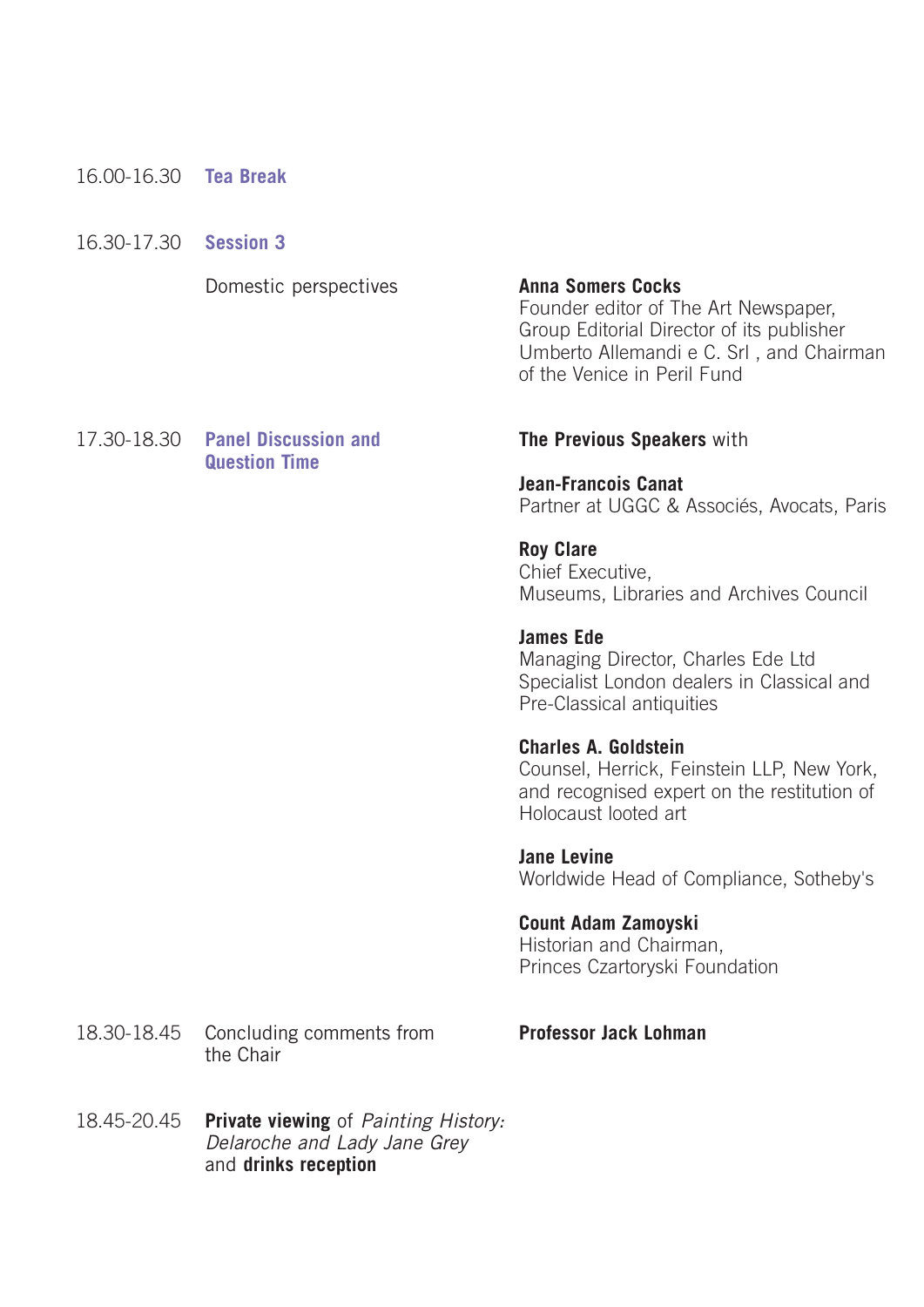## **Who should attend?**

- Members of the management team of museums and galleries
- Curators and trustees of museums and galleries
- Owners and collectors of important cultural objects
- Dealers and other art market professionals
- Accountants and barristers advising clients in this field
- Representatives of relevant public sector bodies and regulatory authorities

### **Details**

Date: Afternoon of Tuesday 4 May 2010

Venue: The National Gallery, Trafalgar Square, London WC2N 5DN **Entry through the Sainsbury Wing Entrance**



#### **Farrer & Co LLP**  66 Lincoln's Inn Fields London WC2A 3LH **Telephone** +44 (0)20 7242 2022 **Facsimile** +44 (0)20 7242 9899 **Website** www.farrer.co.uk **Email** enquiries@farrer.co.uk

Cover photograph: detail from the "Beneventan Missal": A 12th Century manuscript now held at the British Library, allegedly removed from the premises of the Metropolitan Chapter of the Cathedral City of Benevento, Italy, at the end of World War II and the subject of restitution request. Photograph provided by the Trustees of the British Library.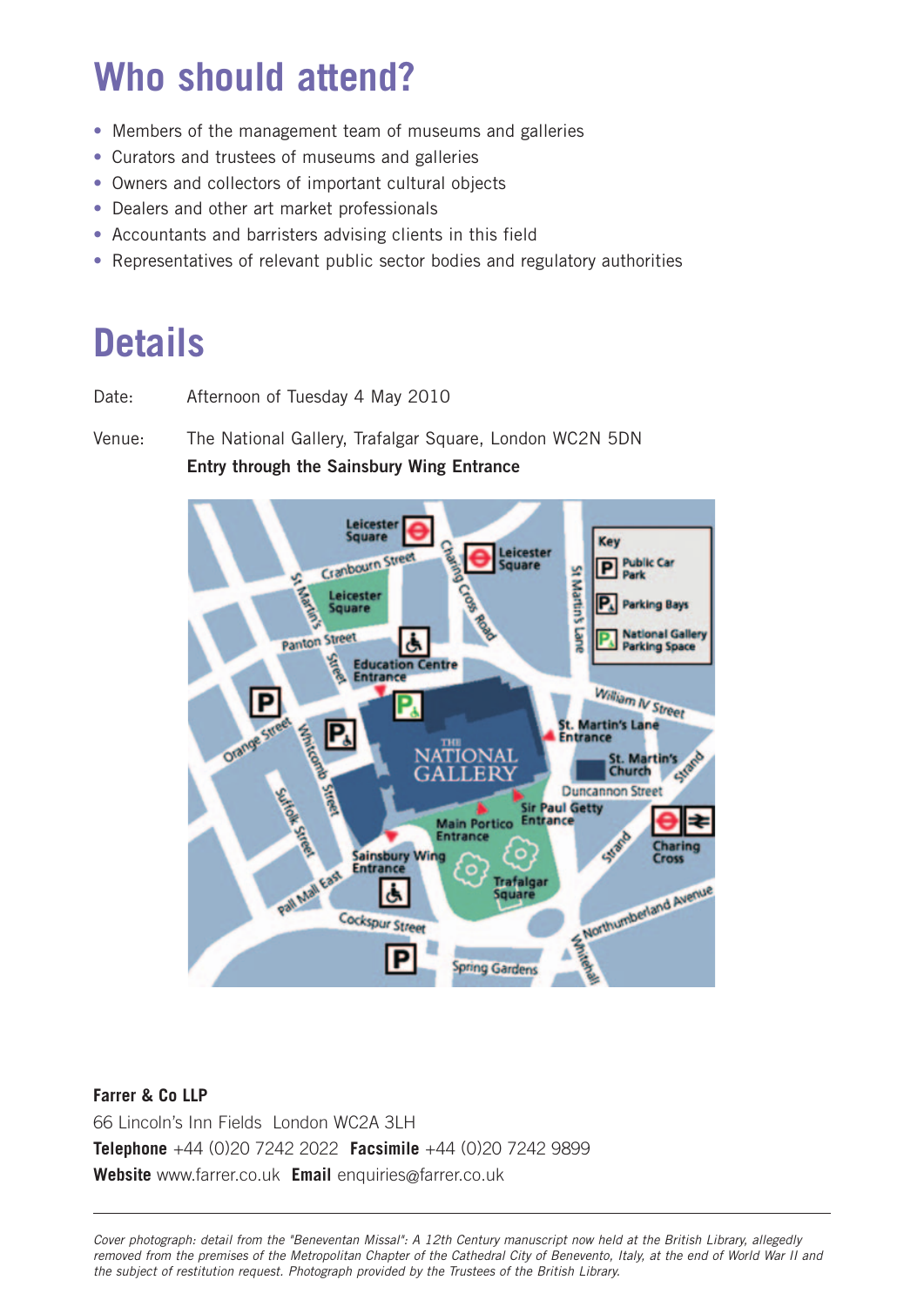## **Booking Form**

## **To book a place**

Please email **nmisquitta@farrer.co.uk**, call **020 7917 7329** or return this completed form to **Nick Misquitta, Freepost, Farrer & Co, 66 Lincoln's Inn Fields, London, WC2A 3BR.**

| <b>Details</b><br>Please use block capitals. |
|----------------------------------------------|
| Title (Mr/Mrs/Ms/Other)                      |
| First Name                                   |
| Surname                                      |
| Organisation                                 |
| Position                                     |
| Address                                      |
| Postcode                                     |
| E-mail                                       |
| Telephone                                    |